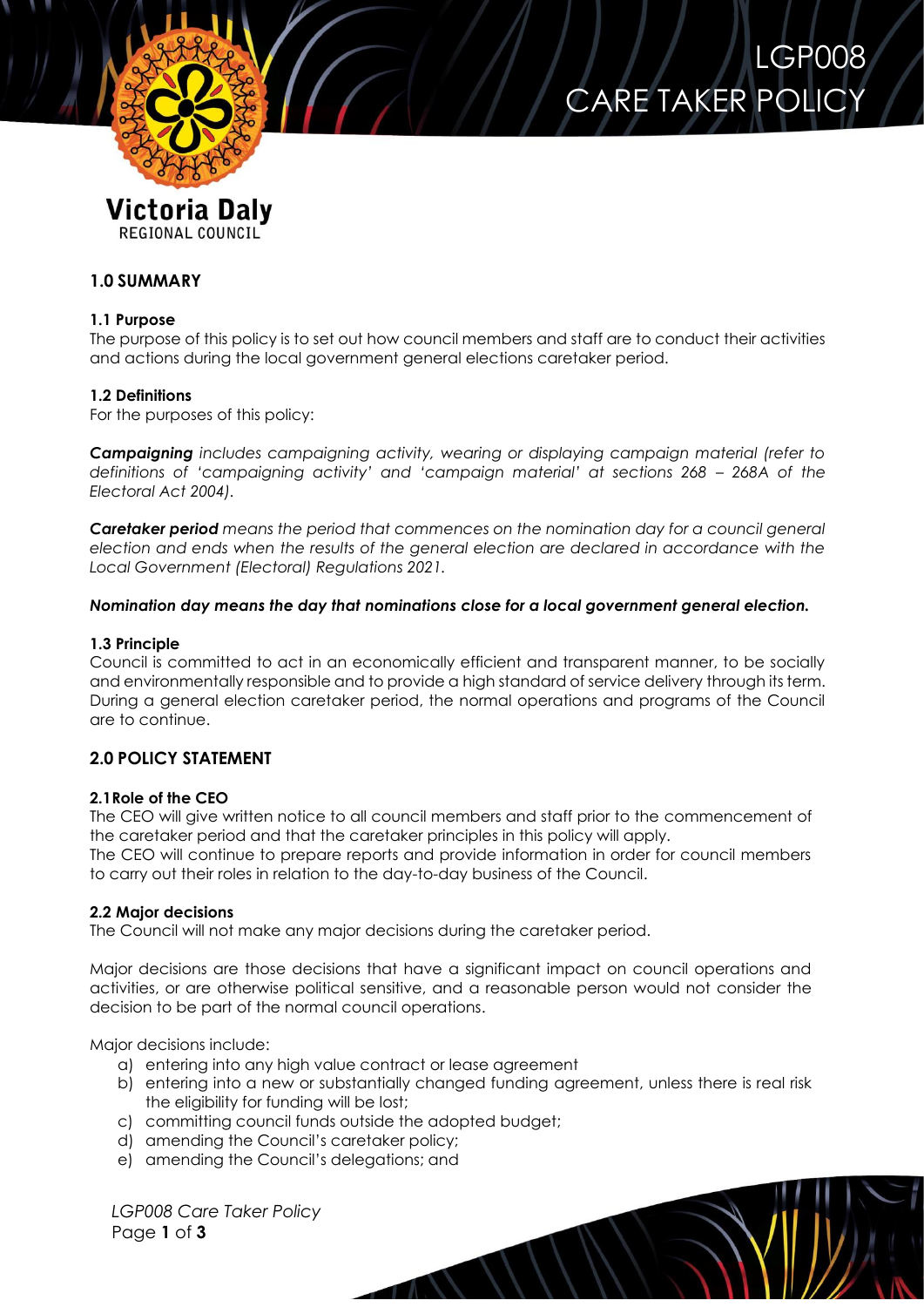

REGIONAL COUNCIL

f) making a decision relating to the employment or remuneration of the CEO or Acting CEO.

However, major decisions do not include:

- a) a decision that relates to the carrying out of works in response to an emergency or disaster; or
- b) an urgent matter that cannot wait until a newly elected council makes a decision on that matter; or
- c) a matter that has the possibility of legal or significant financial repercussions if a decision on the matter is deferred until the new council has been elected; or
- d) an expenditure or other decision required to be taken under an agreement by which funding is provided to the Council by the Commonwealth or Northern Territory Government or otherwise for the Council to be eligible for funding from the Commonwealth or Northern Territory Government; or
- e) the signing of an agreement where the majority of the negotiations were undertaken or resolved by Council prior to the caretaker period commencing.

#### **2.3 Council resources**

Council resources are not to be used for the purposes of campaigning for a candidate.

Council resources may be used to help with running the general election or to encourage voter participation.

### **2.4 Community engagement**

#### **2.4.1 Communications**

Council communication methods – including media, websites, social media and newsletters – will not be used in any way that favours, promotes or criticises any particular council member or candidate.

Council will continue to communicate normal council business relevant to the community. During the caretaker period, the CEO is the preferred spokesperson for any official communications. However, this does not fetter the discretion of the Mayor to speak on behalf of the Council as the Council's principal representative.

#### **2.4.2 Public consultation**

Council will defer any public consultation until after the caretaker period, unless:

- a) it is mandatory public consultation required under legislation; or
- b) the consultation cannot reasonably be deferred.

### **2.4.3 Events and functions**

Council members will not use council events and functions held during the caretaker period for campaigning.

No events or functions relating to opening or launching facilities will be held during the caretaker period.

 $\overline{11}$ 

*LGP008 Care Taker Policy* Page **2** of **3**